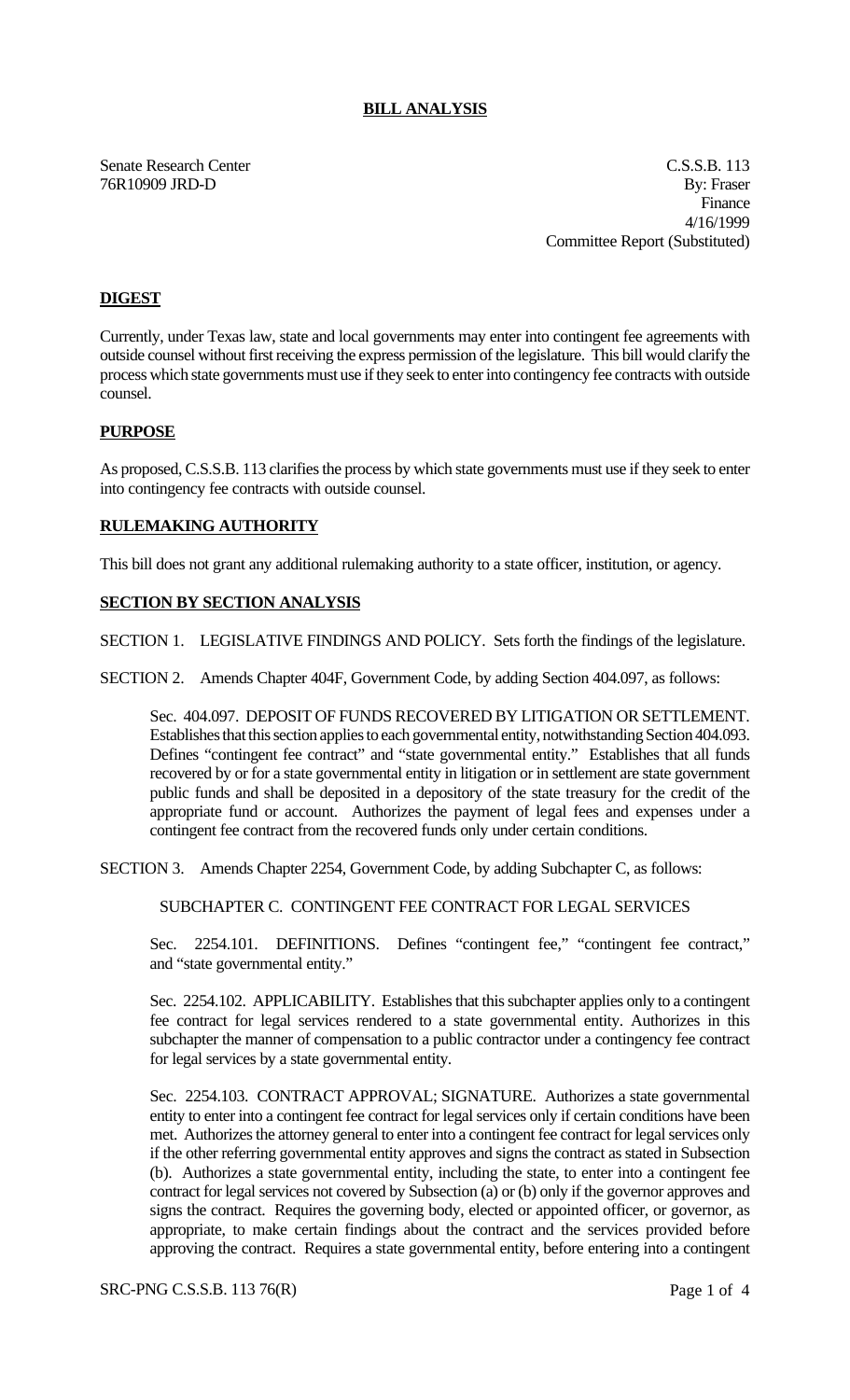fee contract for legal services in which the estimated amount of recovery exceeds \$100,000, to notify, the governor, the lieutenant governor, and the Legislative Budget Board that the entity proposes to enter into the contract, to provide them copies of the proposed contract, and send them information demonstrating the conditions of Subsection (d) exist. Prohibits a state governmental entity from entering into the proposed contract unless the governor and the lieutenant governor, after consultation with the Legislative Budget Board, make certain findings about the contract. Establishes that a contract that does not meet the requirements set out in Subsection (e) is void.

# Sec. 2254.104. TIME AND EXPENSE RECORDS REQUIRED; FINAL STATEMENT.

Requires the contract to require the contracting attorney or law firm keep current and complete time and expense records. Requires the contracting attorney or law firm to allow an authorized state governmental agent to inspect or obtain copies of the time and expense records at any time. Requires the contracting attorney or law firm to supply a final statement describing the final outcome of the matter, any recovery amount, the computation of the contingent fee, and the complete time and expense records required in Subsection (a). Provides that the complete written statement required by Provides that the complete written statement required by

this subsection is public information under Chapter 552 and may not be withheld from a requestor under that chapter under Section 552.103 or any other exception from required disclosure. Provides that Subsection (d) does not apply to the complete written statement required by Subsection (c). Establishes that all time and expense records required under this section are public information subject to public disclosure. Authorizes information in the records to be withheld from the public under Section 552.103, if the chief legal officer or employee of the state governmental entity determines the withholding is necessary to protect the entity's strategy or position in pending or reasonably anticipated litigation. Requires information withheld from public disclosure under this subsection to be segregated from information that is subject to required public disclosure.

Sec. 2254.105. CERTAIN GENERAL CONTRACT REQUIREMENTS. Requires the contingent fee contract for legal services to contain certain requirements.

Sec. 2254.106. CONTRACT REQUIREMENTS: COMPUTATION OF CONTINGENT FEE; REIMBURSEMENT OF EXPENSES. Requires the contract to establish the hourly

rate for any attorney, law clerk, or paralegal who will perform legal services under the contract based upon the reasonable and customary rate for those services in that locality and for the type of work performed and on the relevant experience, demonstrated ability, and standard hourly billing rate of the person performing the work. Establishes certain other guidelines for establishing rates for legal services to be performed. Requires the contract to establish a base fee with certain guidelines for its computation. Requires the contingent fee to be established by multiplying the base fee by a multiplier. Provides certain guidelines for establishing the multiplier, which may not exceed four, without prior legislative approval. Requires the contract to limit the contingent fee to a stated percentage of prior legislative approval. Requires the contract to limit the contingent fee to a stated percentage of the recovery amount. Establishes certain guidelines for establishing the percentage, which may not amount. Establishes certain guidelines for establishing the percentage, which may not exceed 35 percent, without prior legislative approval. Requires the contract to state that the contingent fee will not exceed the lesser of the stated percentage or the amount computed under Subsections (a), (b), and (c). Authorizes the contract to provide certain other guidelines for the contingent fee contract. Establishes that this section does not apply to a contingent fee contract for legal services for certain expected small recovery amounts, except as provided under Section 2254.107. Establishes that this section does apply to any contingent fee contract for legal

services where the actual recovery amount does exceed the limit established in Subsection (f).

Sec. 2254.107. MIXED HOURLY AND CONTINGENT FEE CONTRACTS; REIMBURSEMENT FOR SUBCONTRACTED WORK. Establishes that this section only applies to certain contingent fee contracts. Establishes that Sections 2254.106(a) and 2254.106(e) apply to the contract without regard to the expected or actual recovery amount. Establishes that the limits prescribed in Section 2254.106 apply to the entire fee under the contingent fee contract, including the part of the fee which is not contingent upon the outcome of the matter. Establishes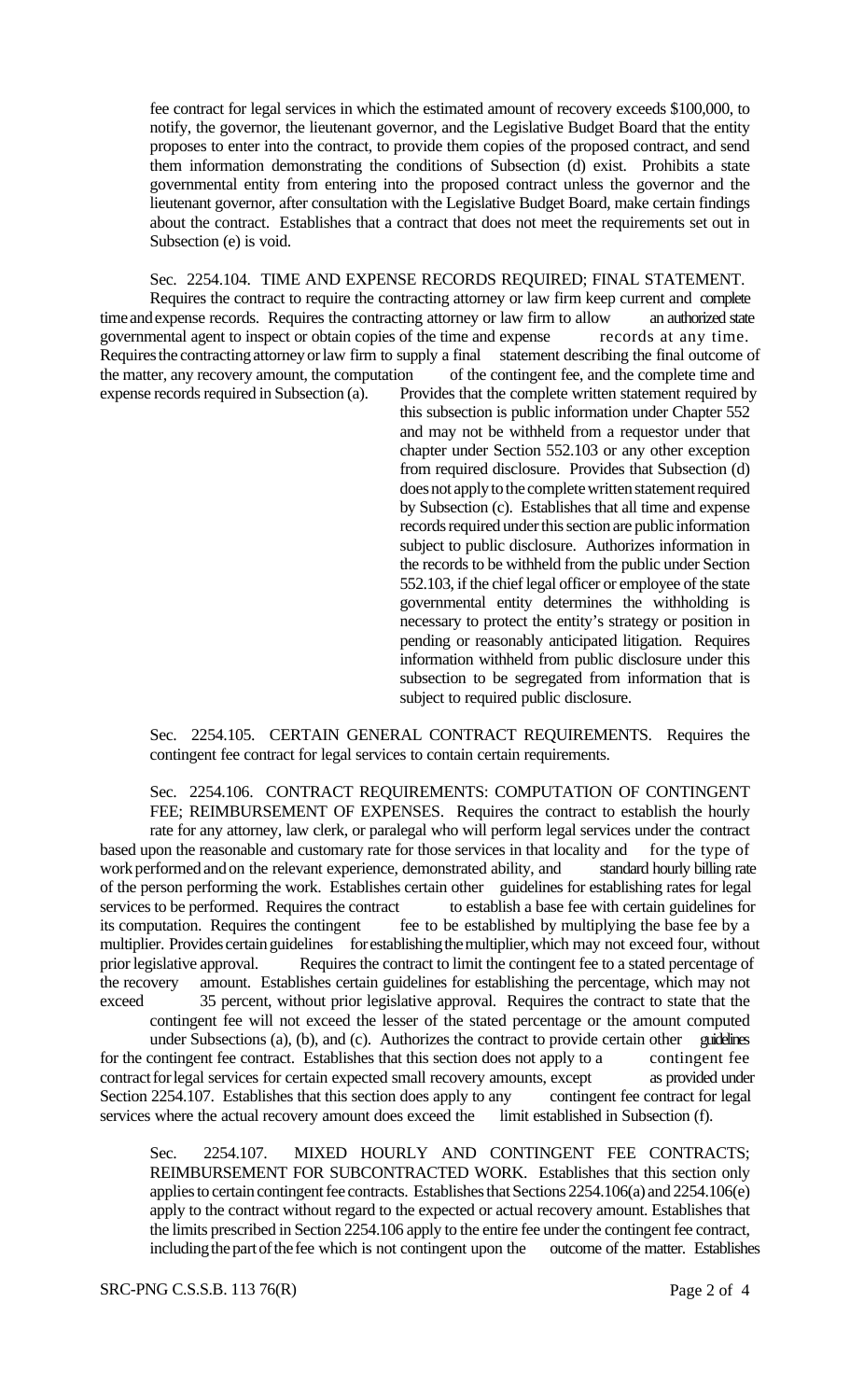that the limitations prescribed in Sections 2254.108 and 2254.109 apply only to the payment of the contingent portion of the fee.

Sec. 2254.108. FEE PAYMENT AND EXPENSE REIMBURSEMENT. Requires a contingent fee and expense reimbursements under a contract with a state governmental entity to be paid from specifically appropriated funds by the legislature. Requires the appropriation to specifically describe the contract. Authorizes a state governmental entity to pay a contingent fee or reimburse expenses from other available funds under certain conditions if the legislature has not specifically appropriated funds for the payments or reimbursements. Prohibits payments or reimbursements under the contract until certain conditions are met. Authorizes reimbursement of certain expenses submitted by the contracting attorney or law firm for certain people not employed by the contracting attorney or law firm only upon the determination by the governing body and the state auditor that the expenses were reasonable, necessary, actually were incurred on behalf of the state governmental entity, and were paid for by the contracting attorney or law firm. Prohibits the payment of the contingent fee until the state auditor has reviewed the time and expense records and verified the hours of work were actually worked and were reasonable and necessary for the state governmental entity.

Sec. 2254.109. EFFECT ON OTHER LAW. Establishes that this subchapter does not limit the right of a state governmental entity to recover fees and expenses from opposing parties under other law. Provides that compliance with this subchapter does not relieve a contracting attorney or law firm of an obligation or responsibility under other law. Prohibits a state officer, employee, or governing body, including the attorney general, from waiving any requirements of this subchapter or from prejudicing the state's interest under this subchapter. Establishes that this subchapter does not waive the state's sovereign immunity from suit or its immunity from suit in federal court under the Eleventh Amendment of the U.S. Constitution.

SECTION 4. Effective date: September 1, 1999. Makes application of this Act prospective.

SECTION 5. Emergency clause.

# **SUMMARY OF COMMITTEE CHANGES**

### Relating clause.

Amends the relating clause to provide that this bill relates only to state governmental entities, rather than state and local governmental entities.

### SECTION 1.

Amends SECTION 1 to delete the legislative finding concerning funds recovered by a local governmental entity in certain situations. Makes conforming changes.

#### SECTION 2.

Amends SECTION 2 to delete the proposed SECTION 2 regarding the deposit of funds recovered by litigation or settlement by a local government entity. Redesignates proposed SECTIONS 3-6 as SECTIONS 2-5.

# SECTION 3.

Amends Section 2254.101, Government Code, to delete the definition of "local governmental entity."

Amends Section 2254.102, Government Code, to make a conforming change.

Amends Section 2254.103, Government Code, to delete proposed Subsection (a) regarding local entities. Redesignates proposed Subsections (b)-(g) as Subsections (a)-(f). Makes conforming